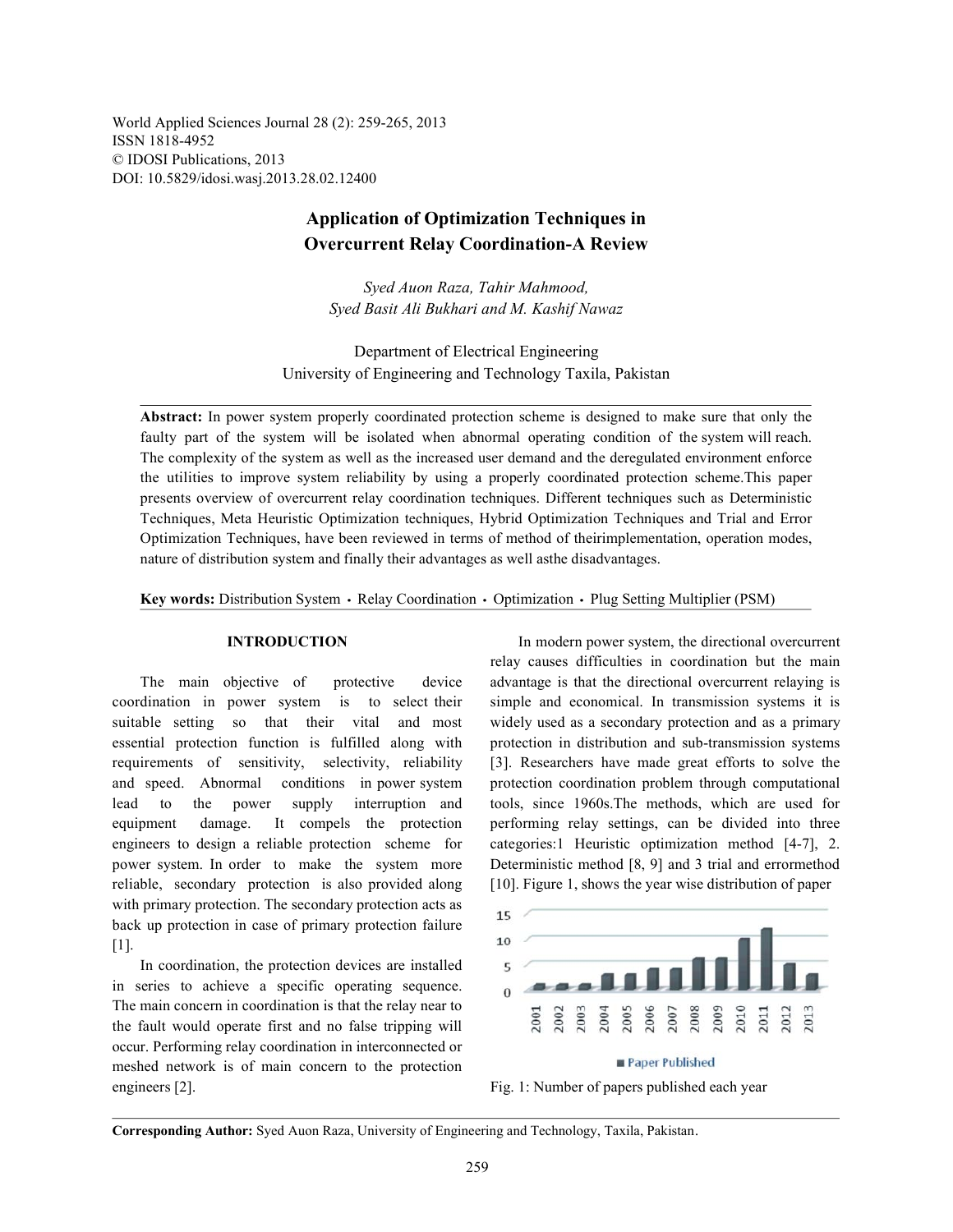(OCR) is a type of protective relay which sends tripping signal to the circuit breaker (C.B) when the current exceeds to a specified value. Overcurrent relays usually have current setting multipliers in the range of 50 to 200% in steps of 25% that is called plug setting (PS). The minimum fault current and the maximum load current determine the PS for each relay [11-13]. The fault current calculations are used for the coordination of the relays. Each protective relay has to coordinate with other protective relays located at all adjacent buses to clear faults properly within a definite time. Their coordination plays a vital role in the design of power system protection to isolate the faulted section with sufficient margins and without excessive time delays [14].

**Problem Formulation:** Relay coordination problem can be solved optimally by using heuristic and meta heuristic optimization techniques [15]. It can also be solved by trial and error optimization techniques [10]. The optimization techniques define the objective function for relay coordination by the following equation.

$$
\min z = \sum_{i=1}^{m} W_i t_{i,k} \tag{1}
$$

where, "m" is the number of relays, " $t_{ik}$ " is the operating time of relay " $R_i$ " for the faultin zone "k" and " $W_i$ " is the weight assigned for operating time of relay.

## **Constraints Coordination Criteria:**

$$
t_{i,k} - t_{j,k} \ge \Delta t \tag{2}
$$

### **Bound on Relay Setting and Operating Time:**

$$
TMS_{i,min} \leq TMS_i \leq TMS_{i,max} \tag{3}
$$

$$
t_{i,min} \leq t_{i,k} \leq t_{i,max} \tag{4}
$$

where,  $t_{\text{imin}}$  and  $t_{\text{imax}}$  are the minimum and maximum operating time of relay  $R_i$  for any fault while TMS  $_{i,min}$  and  $TMS$ <sub>i,max</sub>are minimum and maximum time multiplier setting for relay " $R_i$ ".

### **Relay Characteristic:**

$$
t_{op} = \frac{(\lambda)^* (TMS)}{(PMS)^{\gamma - 1}}\tag{5}
$$

**Overcurrent Relay Coordination:** The overcurrent relay Here, "t<sub>op</sub>" is the relay operating time and "PMS" is the Plug Setting Multiplier.

> **Deterministic Techniques:** Deterministic methods such as Linear Programming (LP). Non-linear Programming (NLP), Mixed Integer Programming (MIP) Mixed Integer Non-linear programming (MINLP), Dynamic programming (DP), Branch and Bound method have been widely used to optimally solve relay coordination problem. The main drawback of these methods is their high dimensionality [16-18]. High computational time and large computer memory are needed to solve the relay coordination problem by these techniques. Therefore different heuristic approaches such asmodified DP, Langrangian relaxation [19, 20] and Adaptive Dynamic programming [21] have been introduced in relay coordination problem solution to reduce the computational time as well as the search space. X. Yan, *et al*.[22] presented new graphical algorithm for minimum or near to minimum break point search (BPS) and proposes back track iteration strategy to rapidly reach towards minimum BPS.In [23] a new algorithm based on the combination of graph theory and expert system is proposed. As a rule of expert system it uses reduced graph theory.S. Mks, presented a simple and effective method based on network topology to solve coordination problem even in complex networks in [24]. The articles [25-27] formulate the directional overcurrent relay coordination problem as Mixed Integer Programming (MIP) problem. The chances of getting struck in local optimaare minimized by updating the values of global best (gbest) and position vector (Pbest) after each iteration [28]. On-line risk assessment is used to find out the regions of vulnerability for miscoordination and condition probability for relay miscoordination is computed by event tree method [29]. S. Jamali, *et al*. in [30] used LP to optimally coordinate overcurrent relays. Pathfollowing method is used as solving method in linear programming. D. Birla, *et al*. [31] implemented and Sequential Quadratic Programming (SQP) and investigated that the solution of coordination problem of directional overcurrent relay based on only near-end faults approach does not lose the optimality. The additional near-end selectivity constraints and far-end selectivity constraints are added to avoid sympathy trips in [32]. This complex problem is solved in two stages. In first stage normal coordination procedure is used to identify the sympathy trips. In the second stage proposed additional constraints are included only for the sympathy trips obtained from previous stage.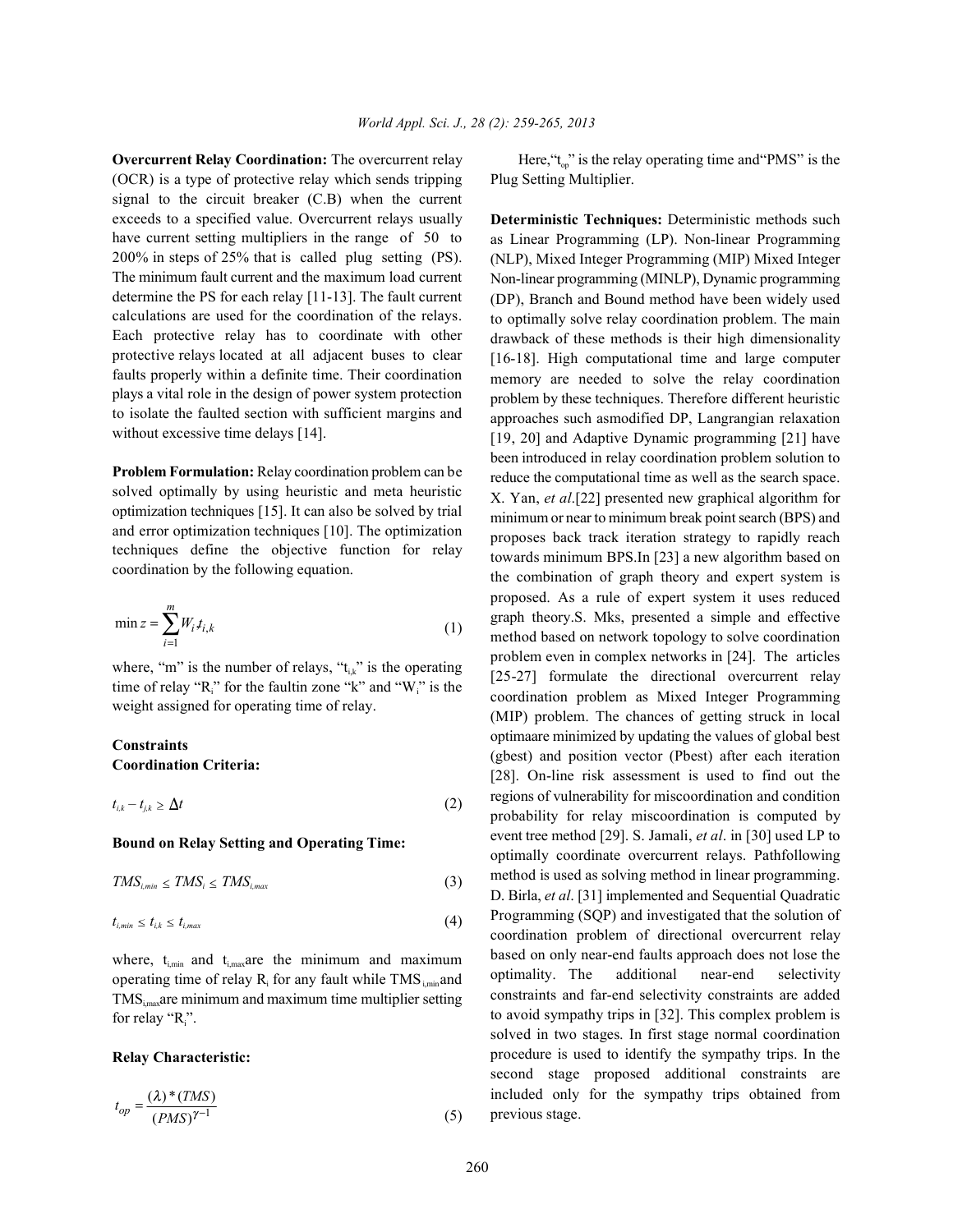The solution obtained from Deterministic techniques is far away from global optimal solution. Meta-heuristic techniques therefore have been developed to obtain a global optimal solution in reasonable computational time and most widely used in relay coordination. Particle Swarm optimization (PSO), Artificial Bee Colony (ABC) Algorithm, Evolutionary Programming (EP), Tabu search and Genetic algorithm (GA) are random search technique that produce more feasible and near-optimal solutions [33-37]. Hybrid techniques that are the combination of deterministic and meta-heuristic approaches and are also extensively used to solve relay coordination problem [36, 38-40]. These techniques use advantages of both approaches.

The relay coordination problem is solved by using Particle Swarm Optimization (PSO) [41, 42]. The algorithm checks the fitness of the new calculated value with the previous one and updates particle position only when the new value is better than the previous one The gradient approach is used in [43] to find the optimal solution by the obtained feasible solution. The pickup current values are initialized randomly and TDS values are found by applying the interior point method [44].H. Qu, *et al*. solved Micro grid relay coordination problem [45]. Premature convergence problem is avoided and particle position in the algorithm is updated based on feasibility, fitness and acceptance ratio. The authors used Simplified Velocity-Modified PSO with cut down approach is used in[46]. M. Bashir, *et al*. used hybrid PSO Algorithm for optimal coordination of overcurrent relay [47]. Near-end faults and far-end faults are taken into account in the constraints of optimal coordination

L. Yinhong, *et al*. in [48] proposed GA to optimally coordinate overcurrent relay and used constraint interval coding technique to enhance the efficiency and precision of GA. The researchers practically implemented Genetic Algorithm to coordinate the IDMT overcurrent relays in an industrial plant radial distribution system and IEEE test system [49-52]. To control the time delay to optimally coordinate IDMT and distance relay Fuzzy GA is proposed [53]. The sets of primary and back up relays are chosen by Graph Theory[54].Continuous Genetic Algorithm (CGA) technique is also implemented to optimally coordinate the overcurrent relay in ring fed distribution system in [15]. Penalty method is used to incorporate constraints in fitness function.

Artificial Bee Colony (ABC) Algorithm for optimal relay coordination is proposed [55, 56]. Onlooker bees are placed onto the food source sites by using roulette wheel

**Meta Heuristic & Hybrid Optimization Technique:** selection method. Abandonment criteria is used to classify the scout bees.The Enhanced Discrete Differential Evolution algorithm is also implemented to perform overcurrent relay coordination to protect the meshed distribution system [57-60]. Three improved Differential Evolution algorithms Laplace Mutated Differential Evolution (LMDE)**,** Cauchy Mutated Differential Evolution(CMDE)andGaussian Mutated Differential Evolution (GMDE) based on "Local Neighborhood Search" (LNS) are used to improve convergence and enhance search space [61]. The authors in [62, 63]used Frog Leaping algorithm and linear programming to optimally solve the relay coordination problemby just revising the relay settings.

> **Trial and Error Methods:** The computer aided coordination technique is used to solve relay coordination problem in complex power system with graphical user interface [64, 65]. These papers further propose that if intelligence technology is applied to the software then it can make illation and finish all the work autonomously without human interruption and improves the efficiency of relay coordination. The "Power System SimulatorSiemens Network Calculation (PSS SINCAL®)" software is also used to carry out coordination studies [66]. The authors carryout Coordination studies by means of "Computer Aided Protection Engineering (CAPE)" [67]. Thereforring network, is easilyimplemented and different types of faults such as single line to ground fault, line to line fault and double line to ground fault are inserted on feeder.

> A. Saran, *et al*. in [68] used "Real Time Digital Simulator (RTDS)" to perform closed loop relay coordination. The paper at [69] proposed a relay coordination software based on user-defined principles to meet different desires of different electrical power companies. In [70, 71] the Multiagent technology is presented to coordinate protective relays in the power system. The suggested agent model uses agents that are geographically distributed and located in numerous Intelligent Electronic Devices.

> The effects of Superconducting Fault Current Limiter (SFCL) on the optimal sizing of the renewable energy resources and relay coordination are described in [72]. The impedance type FCL is used with the DG connected to the distribution system [73]. The both papers conclude that relay coordination scheme remains unchanged by using appropriate rating of the FCL.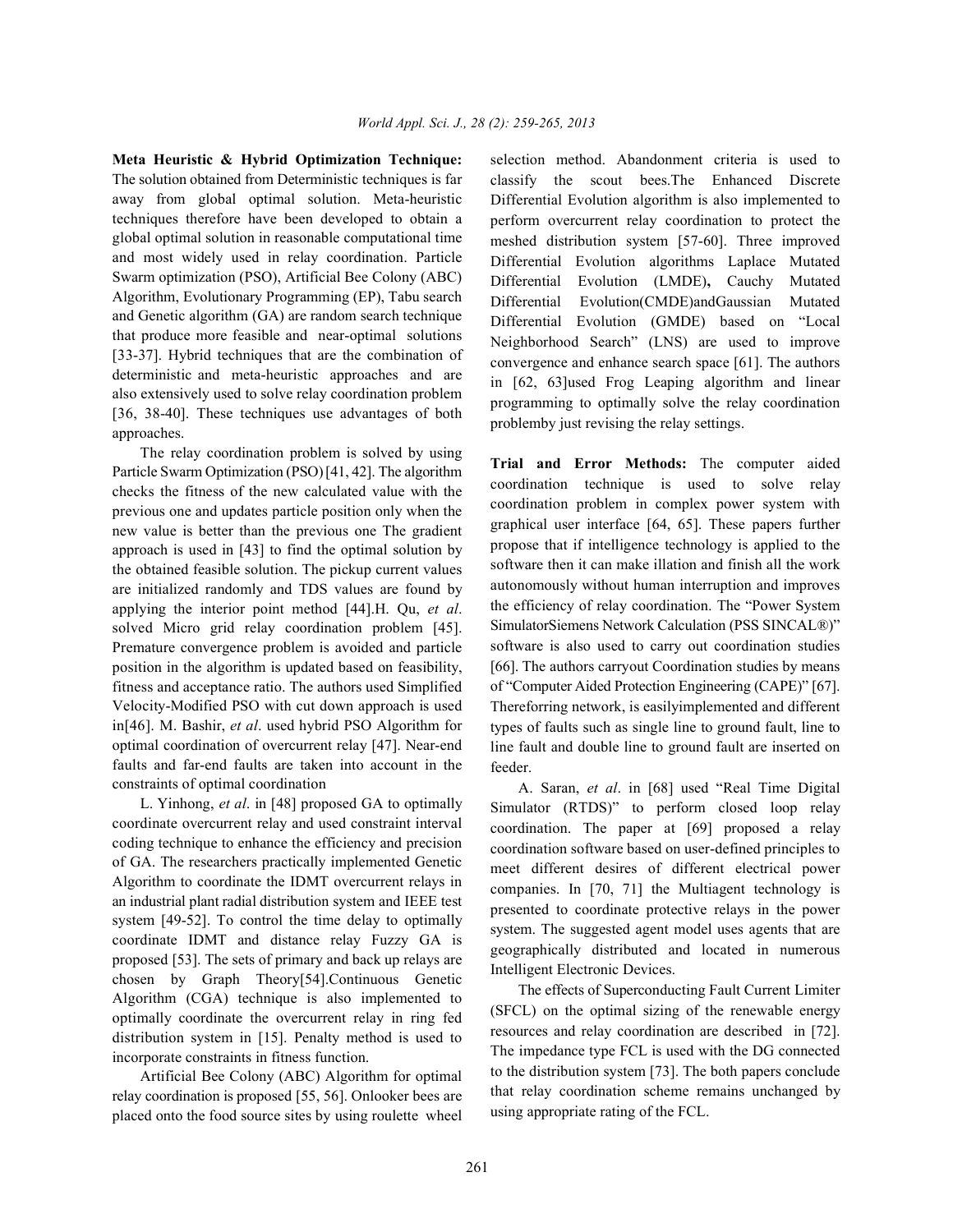coordination techniques is presented in this paper. Protection Schemes. Power Delivery, IEEE In literature many methods and techniques are proposed Transactions on, 7(1): 77-83. and implemented to solve relay coordination problem. 10. Albrecht, R., M. Nisja, W. Feero, G. Rockefeller and mal-operation of relays. It is also noticed that the Meta- Transactions on, 83(4): 402-410. heuristic optimization techniques especially GA with 11. Rashtchi, V., J. Gholinezhad and P. Farhang, 2010.

- 1. Anderson, P.M., 1999. Power System Protection. International Congress on, pp: 401-405.
- Systems Research, 76(11): 988-995. Power Systems Research, 78(4): 713-720.
- 3. Elmore, W.A., 2004. Protective Relaying Theory and 13. Mohammadi, R., H.A. Abyaneh, F. Razavi, M. Al-
- Relays in Interconnected Power Systems. Power 61(2): 75-83. Delivery, IEEE Transactions on, 3(3): 903-911. 14. Thangaraj, R., M. Pant and K. Deep, 2010. Optimal
- the 1993 Developments in Power System 15. Bedekar, P.P. and S.R. Bhide, 2011. Optimum
- 6. Chattopadhyay, B., M. Sachdev and T. Sidhu, 1996. Applications, 38(9): 11286-11292. An on-Line Relay Coordination Algorithm for 16. Lowery, P., 1966. Generating Unit Commitment by Technique. Power Delivery, IEEE Transactions on, Systems, IEEE Transactions on, (5): 422-426.
- Relays Considering Dynamic Changes in the Network Transactions on, 15(1): 151-156.
- J. Postforoosh, 1984. Computer Aided Transmission 19. Ouyang, Z. and S. Shahidehpour, 1991. An Intelligent (1): 51-59. 6(3): 1203-1209.
- **CONCLUSION** 9. Jenkins, L., H. Khincha, S. Shivakumar and P. Dash, A comprehensive review of Overcurrent relay Dependencies to the Topological Analysis of 1992. An Application of Functional
- It has been observed that the proper selection of primary C. Wagner, 1964. Digital Computer Protective Device and back up protection and maintaining a small time delay Co-Ordination Program I-General Program between primary and backup relays operation reduces the Description. Power Apparatus and Systems, IEEE
- multipoint cross over yields the best fit results. Optimal Coordination of Overcurrent Relays Using **REFERENCES** Ultra Modern Telecommunications and Control Honey Bee Algorithm. In the Proceedings of the 2010 Systems and Workshops (ICUMT), 2010
- McGraw-Hill New York. 12. Razavi, F., H.A. Abyaneh, M. Al-Dabbagh, 2. Zeineldin, H., E. El-Saadany and M. Salama, 2006. R. Mohammadi and H. Torkaman, 2008. A New Optimal Coordination of Overcurrent Relays Using a Comprehensive Genetic Algorithm Method for Modified Particle Swarm Optimization. Electric Power Optimal Overcurrent Relays Coordination. Electric
- Applications. CRC Press. Dabbagh and S.H. Sadeghi, 2010. Optimal Relays 4. Urdaneta, A.J., R. Nadira and L. Perez Jimenez, 1988. Coordination Efficient Method in Interconnected Optimal Coordination of Directional Overcurrent Power Systems. Journal of Electrical Engineering,
- 5. Laway, N. and H. Gupta, 1993. A Method for Coordination of over-Current Relays Using Modified Adaptive Coordination of Overcurrent Relays in an Differential Evolution Algorithms. Engineering Interconnected Power System. In the Proceedings of Applications of Artificial Intelligence, 23(5): 820-829.
	- Protection, 1993., Fifth International Conference on, Coordination of Overcurrent Relay Timing Using pp: 240-243. Continuous Genetic Algorithm. Expert Systems with
	- Adaptive Protection Using Linear Programming Dynamic Programming. Power Apparatus and
- 11(1): 165-173. 17. Takriti, S. and J.R. Birge, 2000. Using Integer 7. Urdaneta, A.J., L.G. Perez and H. Restrepo, 1997. Programming to Refine Lagrangian-Based Unit Optimal Coordination of Directional Overcurrent Commitment Solutions. Power Systems, IEEE
- Topology. Power Delivery, IEEE Transactions on, 18. Chen, C.L. and S.C. Wang, 1993. Branch-and-Bound 12(4): 1458-1464. Scheduling for Thermal Generating Units. Energy 8. Damborg, M., R. Ramaswami, S. Venkata and Conversion, IEEE Transactions on, 8(2): 184-189.
	- Protection System Design Part I: Alcorithms. Power Dynamic Programming for Unit Commitment Apparatus and Systems, IEEE Transactions on, Application. Power Systems, IEEE Transactions on,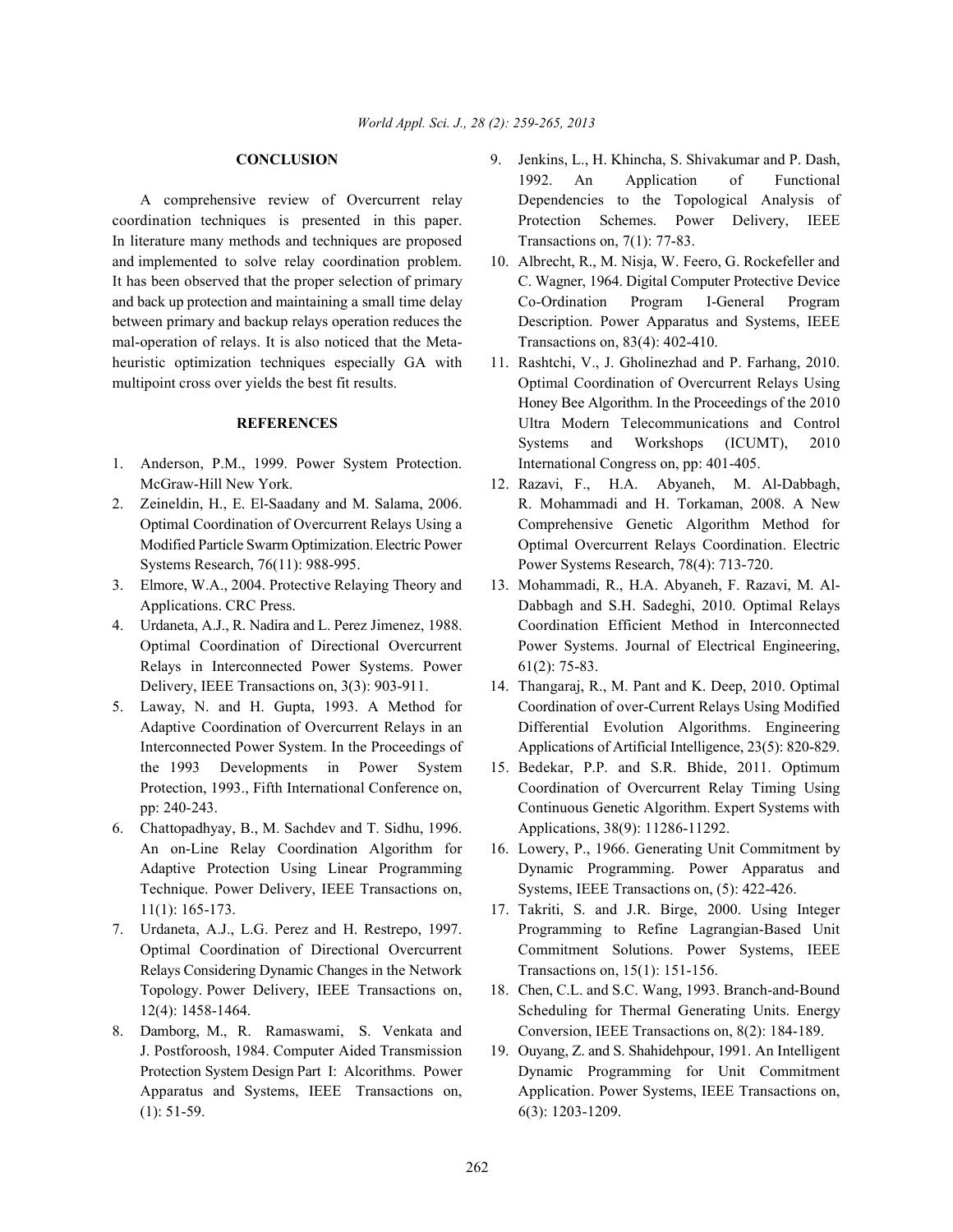- 20. Ongsakul, W. and N. Petcharaks, 2004. Unit 30. Jamali, S. and M. Pourtandorost, 2004. New Commitment by Enhanced Adaptive Lagrangian Relaxation. Power Systems, IEEE Transactions on, 19(1): 620-628.
- 21. Senjyu, T., K. Shimabukuro, K. Uezato and T. Funabashi, 2003. A Fast Technique for Unit Commitment Problem by Extended Priority List. Power Systems, IEEE Transactions on, 18(2): 882-888.
- 22. Yan, X., D. Shi, J. Chen and X. Duan, 2006. Determination of Break Point Set for Directional Relay Coordination Based on Analysis of Breaking Loop. In the Proceedings of the 2006 Power Engineering Society General Meeting, 2006. IEEE, pp: 6.
- 23. Abyaneh, H.A., F. Razavi and M. Al-Dabbagh, XXXX. A New Approach for Break Points Determination for Relay Coordination Using Combination of Expert System and Graph Theory.
- 24. Mks, S., 2005. Simplified Algorithm to Determine Break Point Realys & Relay Coordination Based on Network Topology [for Realys Read Relays]. In the Proceedings of the 2005 Circuits and Systems, 2005. ISCAS 2005. IEEE International Symposium on, pp: 772-775.
- 25. Zeineldin, H., E. El-Saadany and M. Salama, 2005. Optimal Coordination of Directional Overcurrent Relay Coordination. In the Proceedings of the 2005 Power Engineering Society General Meeting, 2005. IEEE, pp: 1101-1106.
- 26. Zeienldin, H., E. El-Saadany and M. Salama, 2004. A Novel Problem Formulation for Directional Overcurrent Relay Coordination. In the Proceedings of the 2004 Power Engineering, 2004. LESCOPE-04. 2004 Large Engineering systems Conference on, pp: 48-52.
- 27. Aggarwal, C., H. Mangalvedekar and H. Chaudhari, 2008. Effect of Fault Location on Optimal Coordination of Directional over Current Relay. In the Proceedings of the 2008 TENCON 2008-2008 IEEE Region 10 Conference, pp: 1-5.
- 28. Gholinezhad, J., K. Mazlumi and P. Farhang, 2011. Overcurrent Relay Coordination Using Minlp Technique. In the Proceedings of the 2011 Electrical Engineering (ICEE), 2011 19th Iranian Conference on, pp: 1-6.
- 29. Zhang, B., Y. Lv and W. Wu, Hidden Failure Risk Assessment and on-Line Adaptive Relay Coordination Based on Risk Minimization.
- Approach to Coordination of Distance Relay Zone-2 with Overcurrent Protection Using Linear Programming Methods. In the Proceedings of the 2004 Universities Power Engineering Conference, 2004. UPEC 2004. 39<sup>th</sup> International, pp: 827-831 vol. 821.
- 31. Birla, D., R.P. Maheshwari and H. Gupta, 2006. A New Nonlinear Directional Overcurrent Relay Coordination Technique and Banes and Boons of near-End Faults Based Approach. Power Delivery, IEEE Transactions on, 21(3): 1176-1182.
- 32. Birla, D., R.P. Maheshwari and H. Gupta, 2007. An Approach to Tackle the Threat of Sympathy Trips in Directional Overcurrent Relay Coordination. Power Delivery, IEEE Transactions on, 22(2): 851-858.
- 33. Zhao, B., C. Guo, B. Bai and Y. Cao, 2006. An Improved Particle Swarm Optimization Algorithm for Unit Commitment. International Journal of Electrical Power & Energy Systems, 28(7): 482-490.
- 34. Sum-Im, T. and W. Ongsakul, 2003. Ant Colony Search Algorithm for Unit Commitment. In the Proceedings of the 2003 Industrial Technology, 2003 IEEE International Conference on, pp: 72-77.
- 35. Juste, K., H. Kita, E. Tanaka and J. Hasegawa, 1999. An Evolutionary Programming Solution to the Unit Commitment Problem. Power Systems, IEEE Transactions on, 14(4): 1452-1459.
- 36. Victoire, T. and A. Jeyakumar, 2005. Unit Commitment by a Tabu-Search-Based Hybrid-Optimisation Technique. In the Proceedings of the 2005 Generation, Transmission and Distribution, IEE Proceedings, pp: 563-574.
- 37. Mantawy, A., Y.L. Abdel-Magid and S.Z. Selim, 1998. A Simulated Annealing Algorithm for Unit Commitment. Power Systems, IEEE Transactions on, 13(1): 197-204.
- 38. Nayak, R. and J. Sharma, 2000. A Hybrid Neural Network and Simulated Annealing Approach to the Unit Commitment Problem. Computers & Electrical Engineering, 26(6): 461-477.
- 39. Rajan, C.C.A. and M. Mohan, 2004. An Evolutionary Programming-Based Tabu Search Method for Solving the Unit Commitment Problem. Power Systems, IEEE Transactions on, 19(1): 577-585.
- 40. Rajan, C.A., M. Mohan and K. Manivannan, 2003. Neural-Based Tabu Search Method for Solving Unit Commitment Problem. IEE Proceedings-Generation, Transmission and Distribution, 150(4): 469-474.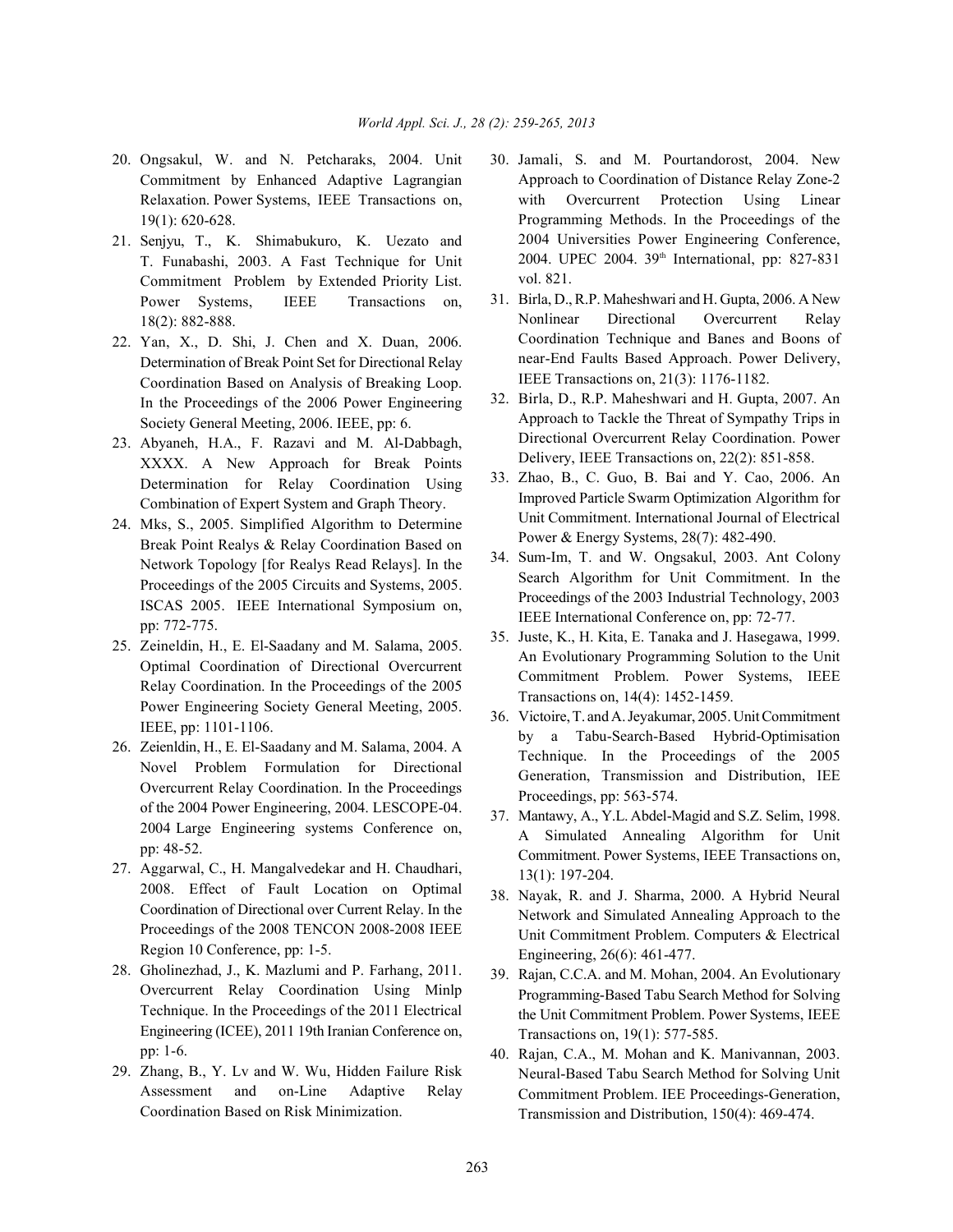- 2006 Large Engineering Systems Conference on, International Conference on, pp: 162-165. pp: 152-157. 51. Nair, D.S., 2013. Protective Relay Coordination in an
- Distributed Generation. International Journal of Engineering & Electronics, 2(4). Distributed Energy Resources, 7(2): 79-91. 52. Chen, C.R., C.H. Lee and C.J. Chang, 2013. Optimal
- Verification. In the Proceedings of the 2008 Power Systems, 45(1): 217-222. System Technology and IEEE Power India 53. Parve, M.K., 2013. Comparison of over-Current Relay
- 44. Vijayakumar, D. and R. Nema, 2008. A Novel Optimal Engineering (IOSR-JEEE), 5(3): 21-28. Setting for Directional over Current Relay 54. Singh, M., B. Panigrahi and A. Abhyankar, 2011.
- 45. Qu, H., Q. Jia and Z. Bo, 2010. Mpso Based Protective International Conference on, pp: 1-6. Relay Coordination for Micro-Grid. In the 55. Dehaghani, M.A., M. Soltani, S.M. Ahmadi and
- 46. Vijayakumar, D. and R. Nema, 2009. Simplified Science Journal, 9(4)
- System Technology (POWERCON), 2010 pp: 901-904.
- PES, pp: 279-284. pp: 1-6.
- on, pp: 1-5. pp: 1-6.
- 41. Zeineldin, H., E. El-Saadany and M. Salama, 2006. 50. Uthitsunthorn, D. and T. Kulworawanichpong, 2010. Protective Relay Coordination for Micro-Grid Optimal Overcurrent Relay Coordination Using Operation Using Particle Swarm Optimization. Genetic Algorithms. In the Proceedings of the 2010 In the Proceedings of the 2006 Power Engineering, Advances in Energy Engineering (ICAEE), 2010
- 42. El-Saadawi, M., A. Hassan and M. Saeed, 2011. Interconnected Power System by Genetic Algorithm. Adaptive Optimal Relay Coordination Scheme for International Journal of Research in Computer
- 43. Vijayakumar, D. and R. Nema, 2008. Superiority of Pso Overcurrent Relay Coordination in Power Relay Coordination Algorithm over Non-Linear Distribution System Using a New Approach. Programming: A Comparison, Review and International Journal of Electrical Power & Energy
	- Conference, 2008. POWERCON 2008. Joint Coordination by Using Fuzzy and Genetic Algorithm International Conference on, pp: 1-6. Methods. IOSR Journal of Electrical and Electronics
	- Coordination Using Particle Swarm Optimization. Optimal Overcurrent Relay Coordination in International Journal of Electrical Power and Energy Distribution System. In the Proceedings of the 2011 Systems Engineering, 1(4) Energy, Automation and Signal (ICEAS), 2011
	- Proceedings of the 2010 Developments in Power P.G. Panah, 2012. Application of Artificial Bee Colony System Protection (DPSP 2010). Managing the Algorithm for Optimal Overcurrent Relay Change,  $10^{th}$  IET International Conference on, pp: 1-5. Coordination for Power System Including Dgs. Life
- Velocity Mpso for Directional over Current Relay 56. Uthitsunthorn, D., P. Pao-La-Or and Coordination. International Journal of Recent Trends T. Kulworawanichpong, 2011. Optimal Overcurrent in Engineering, 1(3): 76-80. Relay Coordination Using Artificial Bees Colony 47. Bashir, M., M. Taghizadeh, J. Sadeh and Algorithm. In the Proceedings of the 2011 Electrical H. Mashhadi, 2010. A New Hybrid Particle Swarm Engineering/ Electronics, Computer, Optimization for Optimal Coordination of over Telecommunications and Information Technology Current Relay. In the Proceedings of the 2010 Power (ECTI-CON), 2011 8th International Conference on,
- International Conference on, pp: 1-6. 57. Moirangthem, J., K. Krishnanand and N. Saranjit, 48. Yinhong, L., S. Dongyuan and D. Xianzhong, 2003. 2011. Optimal Coordination of Overcurrent Relay A Study on Optimal Coordination of Definite-Time Using an Enhanced Discrete Differential Evolution Relay Based on Genetic Algorithm. In the Algorithm in a Distribution System with Dg. In the Proceedings of the 2003 Transmission and Proceedings of the 2011 Energy, Automation and Distribution Conference and Exposition, 2003 IEEE Signal (ICEAS), 2011 International Conference on,
- 49. Lee, C.H. and C.R. Chen, 2007. Using Genetic 58. Singh, M., B. Panigrahi and A. Abhyankar, 2012. Algorithm for Overcurrent Relay Coordination in Combined Optimal Distance to Overcurrent Industrial Power System. In the Proceedings of the Relay Coordination. In the Proceedings of the 2012 2007 Intelligent Systems Applications to Power Power Electronics, Drives and Energy Systems Systems, 2007. ISAP 2007. International Conference (PEDES), 2012 IEEE International Conference on,